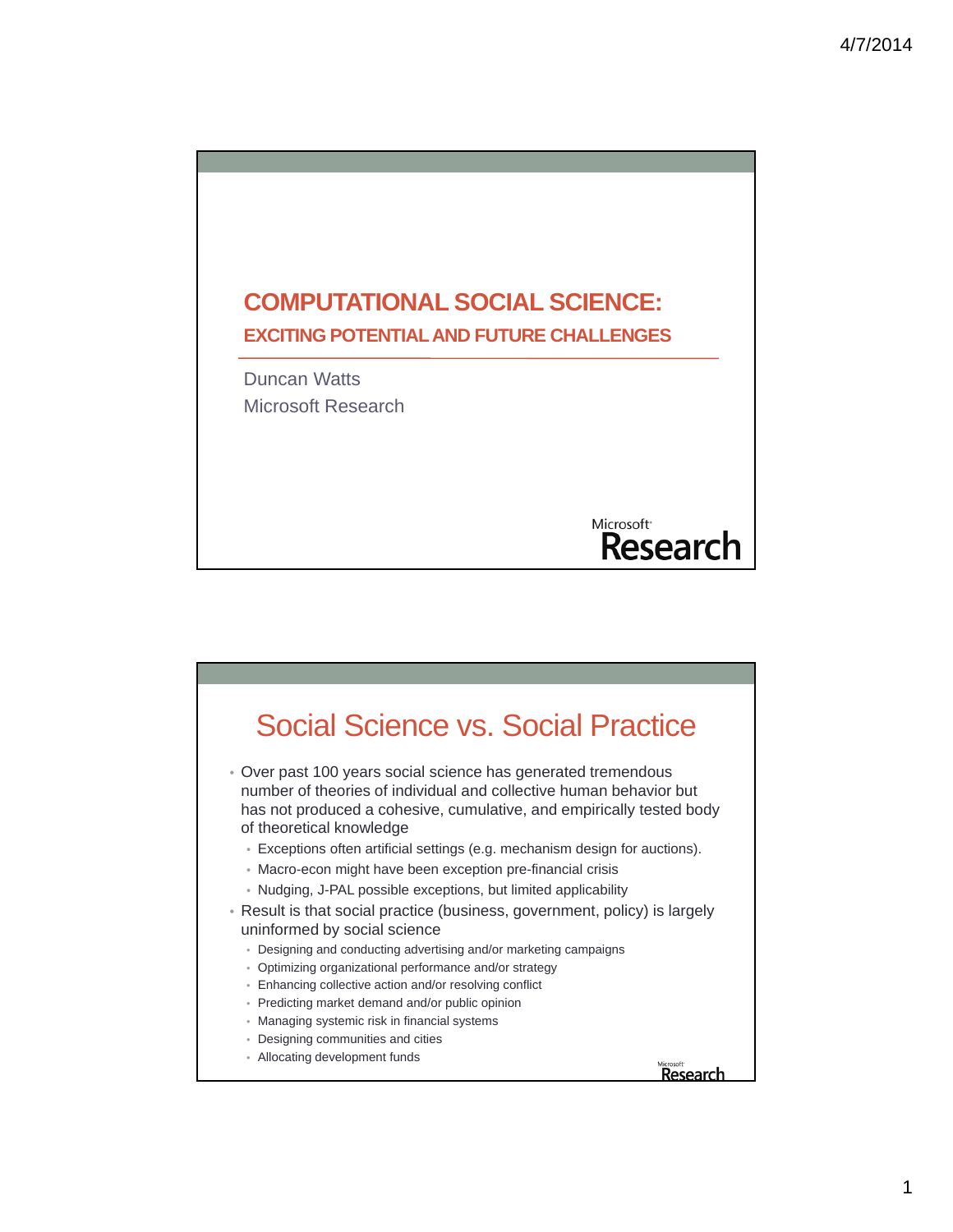## Why the Lack of Progress?

- Individual people are complicated enough, but **social** phenomena involve **many** individuals **interacting** to produce **collective** entities (firms, markets, cultures, political parties, social movements, audiences)
	- "Micro-Macro" problem (aka "Emergence")
	- Emergent phenomena arise in natural science, but in social science *every* problem of interest involves emergence
- Micro-macro problems are hard to study empirically
	- Difficult to collect observational data about individuals, networks, and populations at same time
	- Even more difficult to do "macro" scale experiments
- Hard to do science when you can't measure what you're theorizing about and can't do experiments

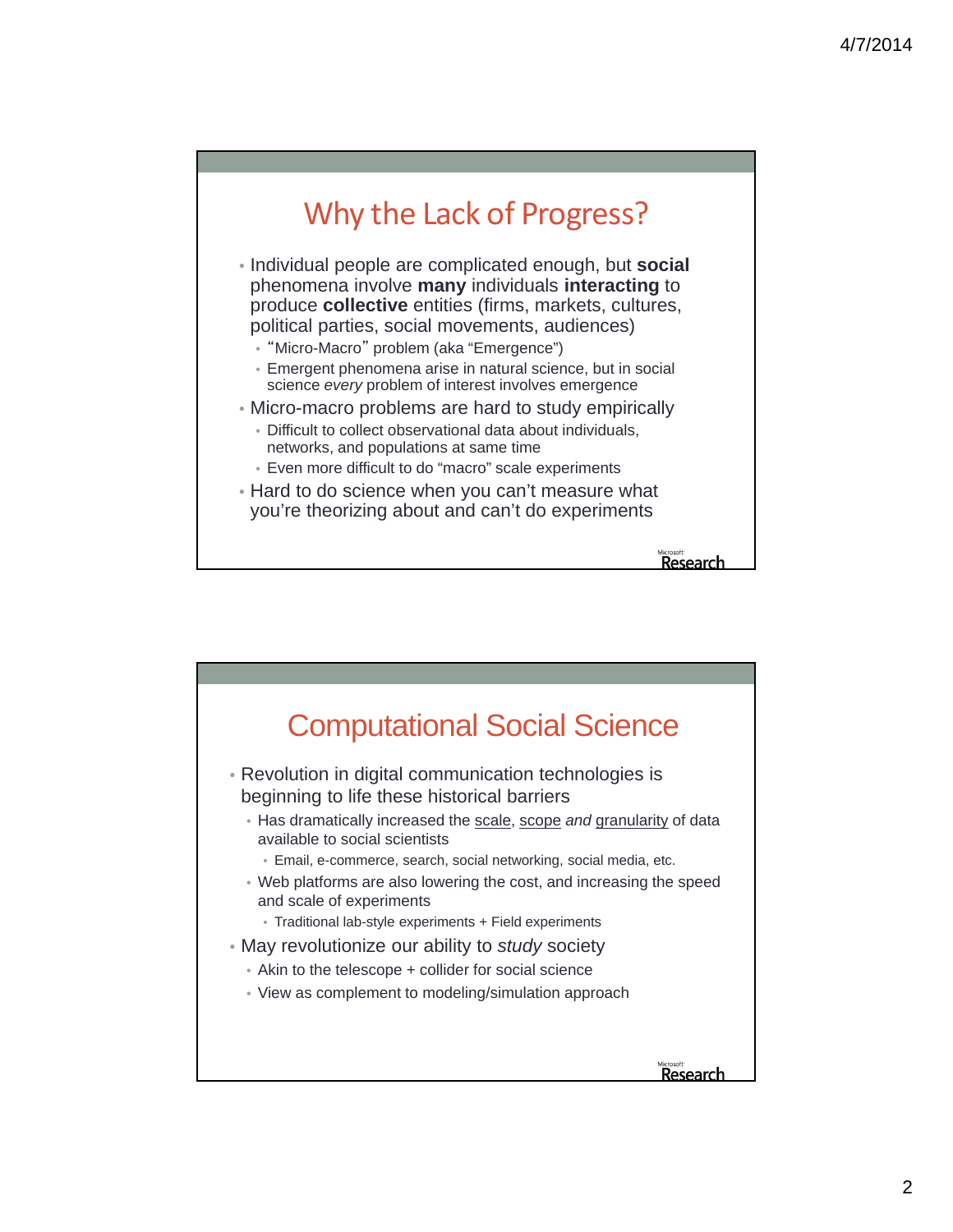

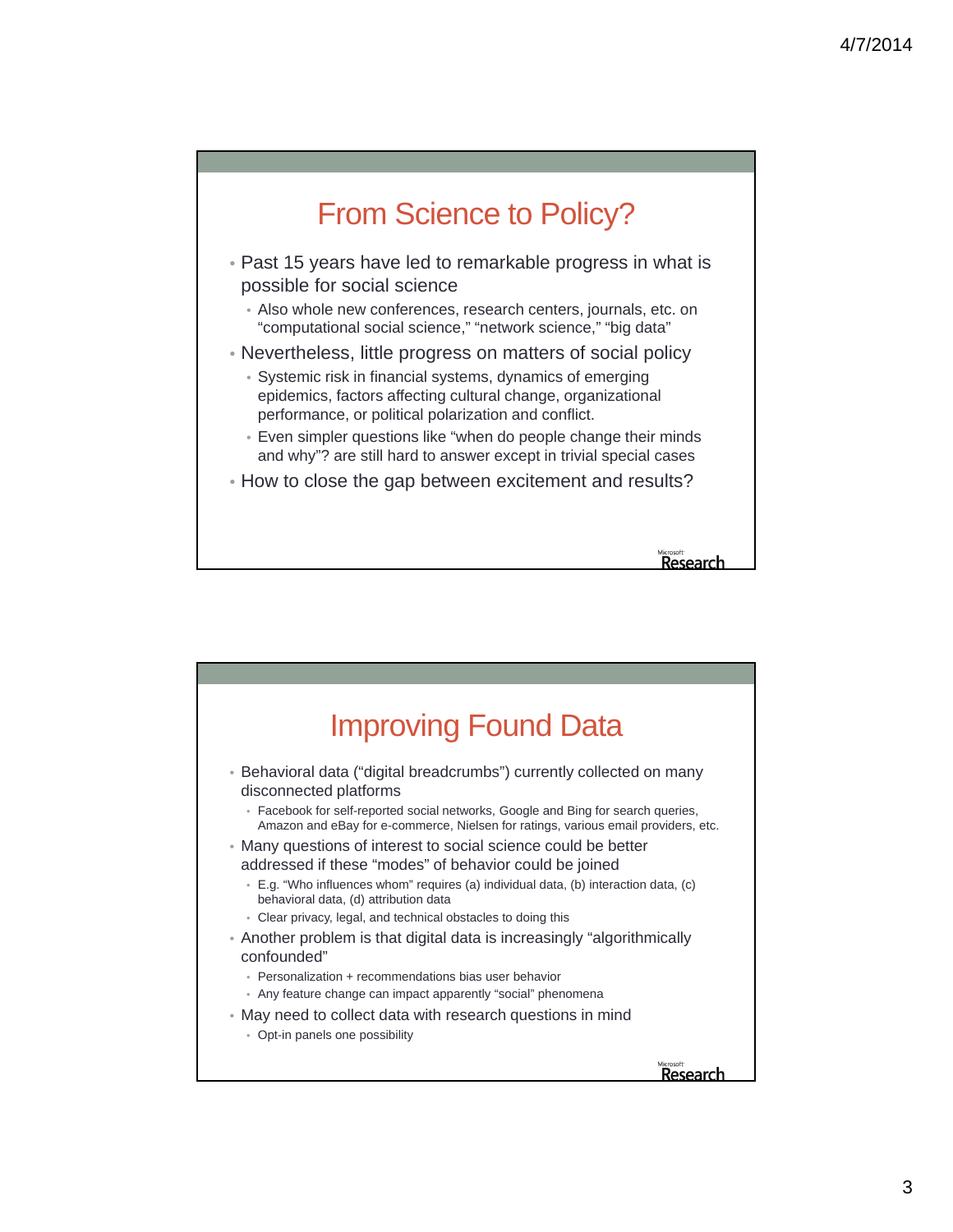## Scaling up the Lab

- History of experimental psychology / economics constrained by scale and speed
	- Unit of analysis was individuals or small groups
	- Experiments took ~ 1yr to design and run
- Potentially "Virtual labs" lift both constraints
	- State of the art ~ 5K workers, but in principle could construct subject panel  $\sim 100K - 1M$
	- Could shrink hypothesis-testing cycle to days or hours
- Would open up fundamentally new research designs
	- Could study whole organizations, even "cultures" in the lab
	- Experiments could run for months not minutes
	- Tracking individuals would allow for novel sampling and insights

Research

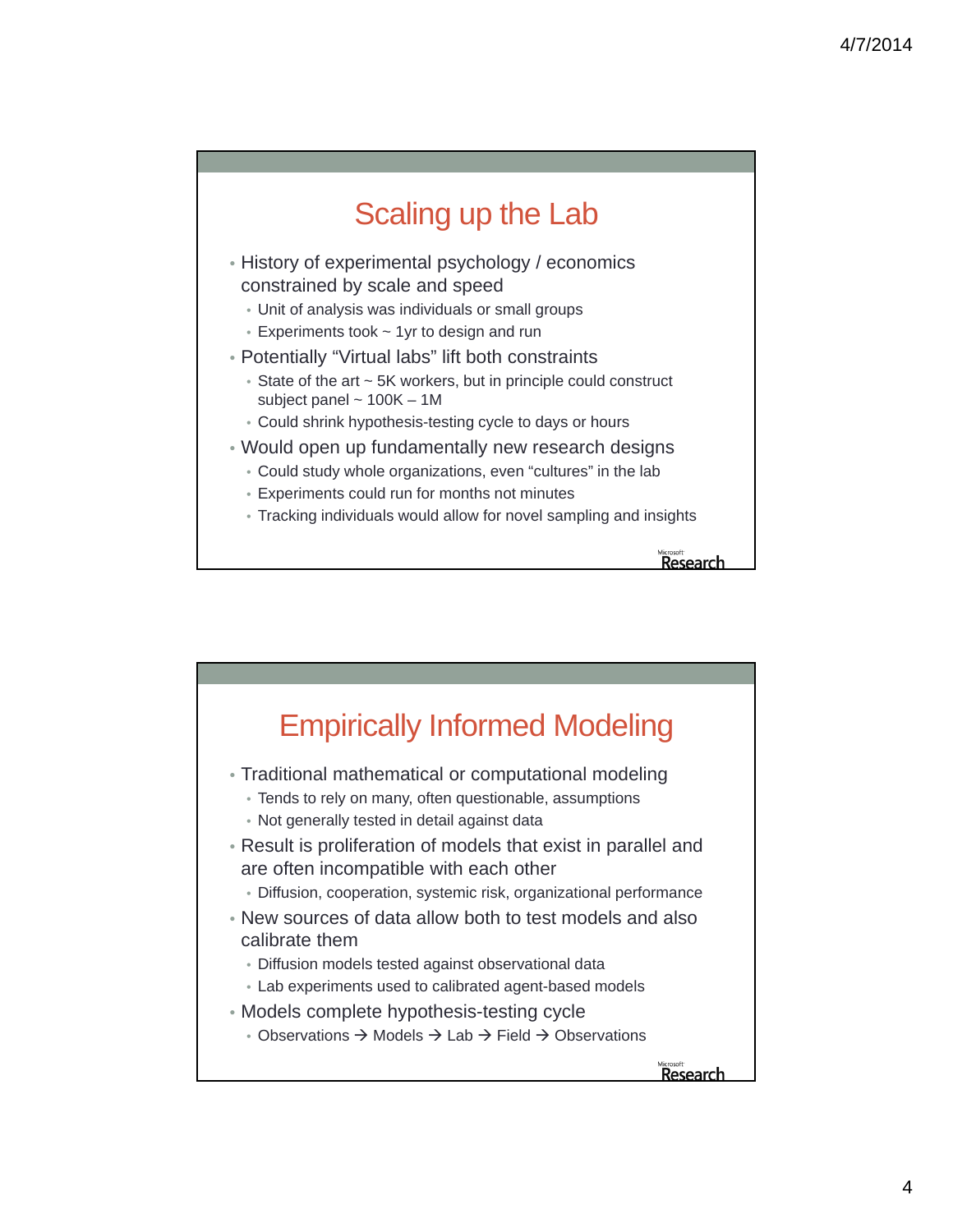## Institutional Innovations

- New platforms and protocols for data management
	- Better coordination of data collection, storage, sharing
	- Recruitment and management of subject pools, field panels
- Collaborative interdisciplinary teams
	- For a given data set, often unclear what the most interesting question is
	- For a given question, often unclear how to collect the right data
- Integrated research designs
- Coordination across theoretical, experimental and observational studies
- Potentially new research institutions
	- UrbanCCD, CUSP interesting models
	- Public-private partnerships (especially around data sharing)?
	- Janelia Farm for Social Science?
	- J-PAL for the first world?

Microsoft<sup></sup><br>Research

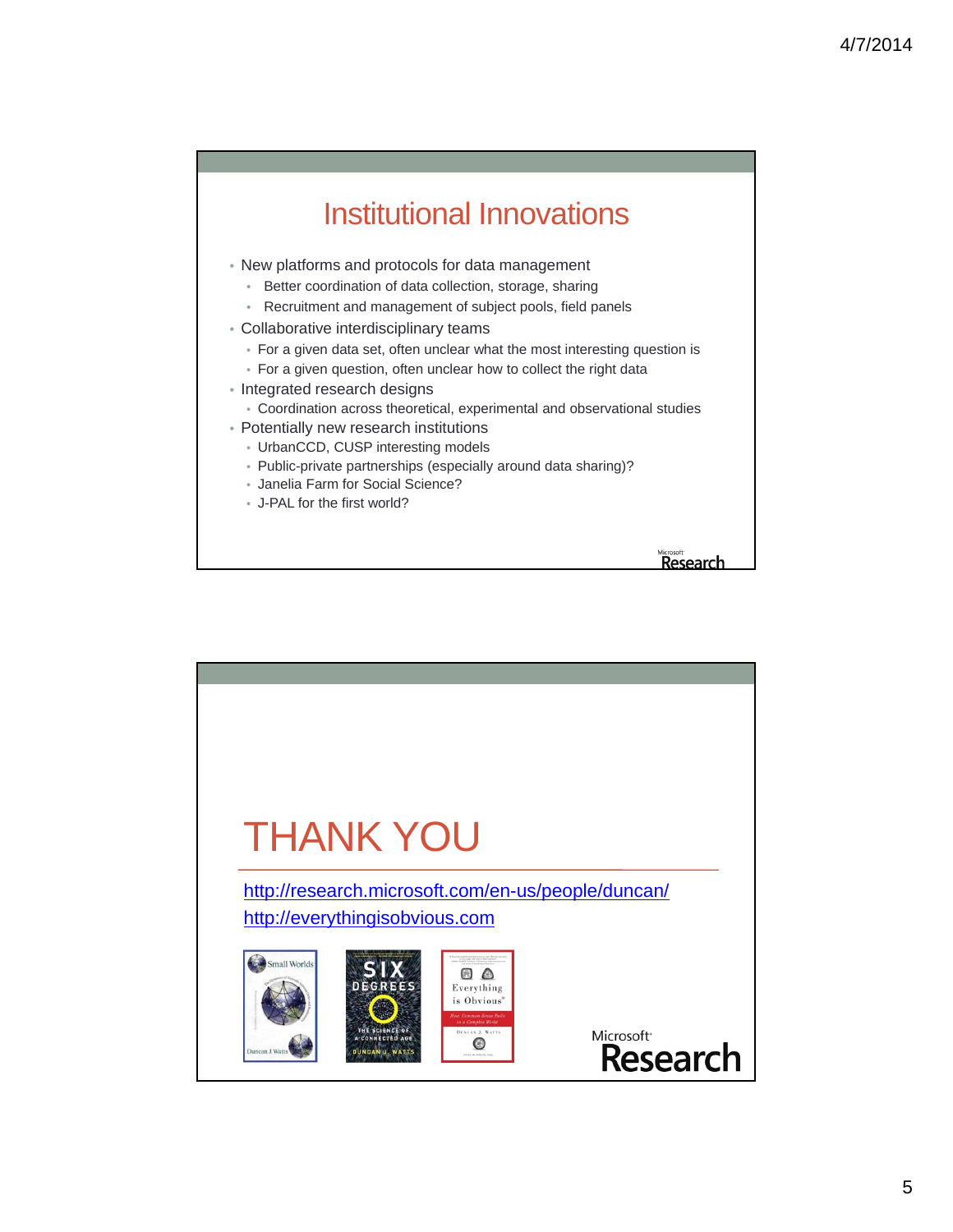

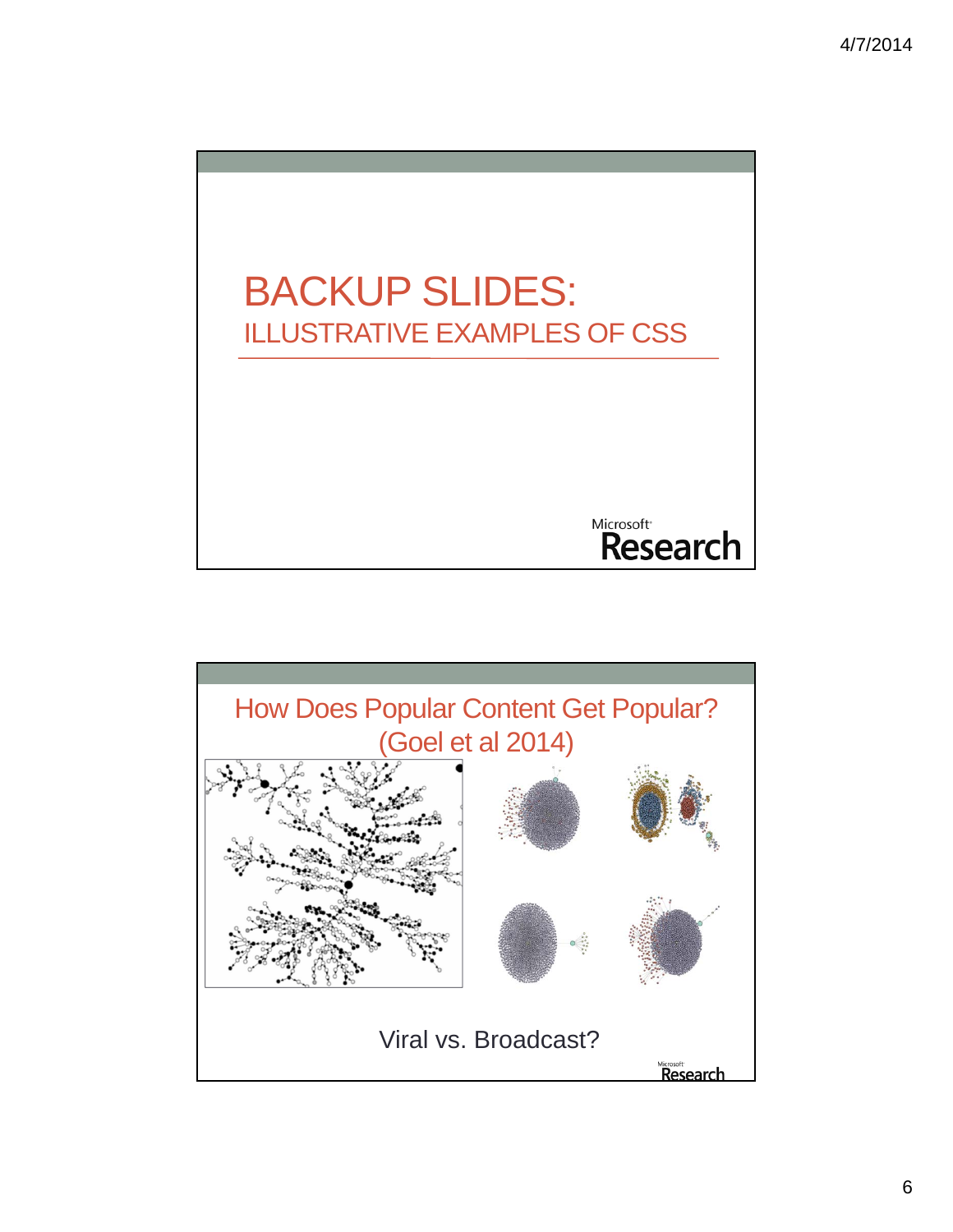

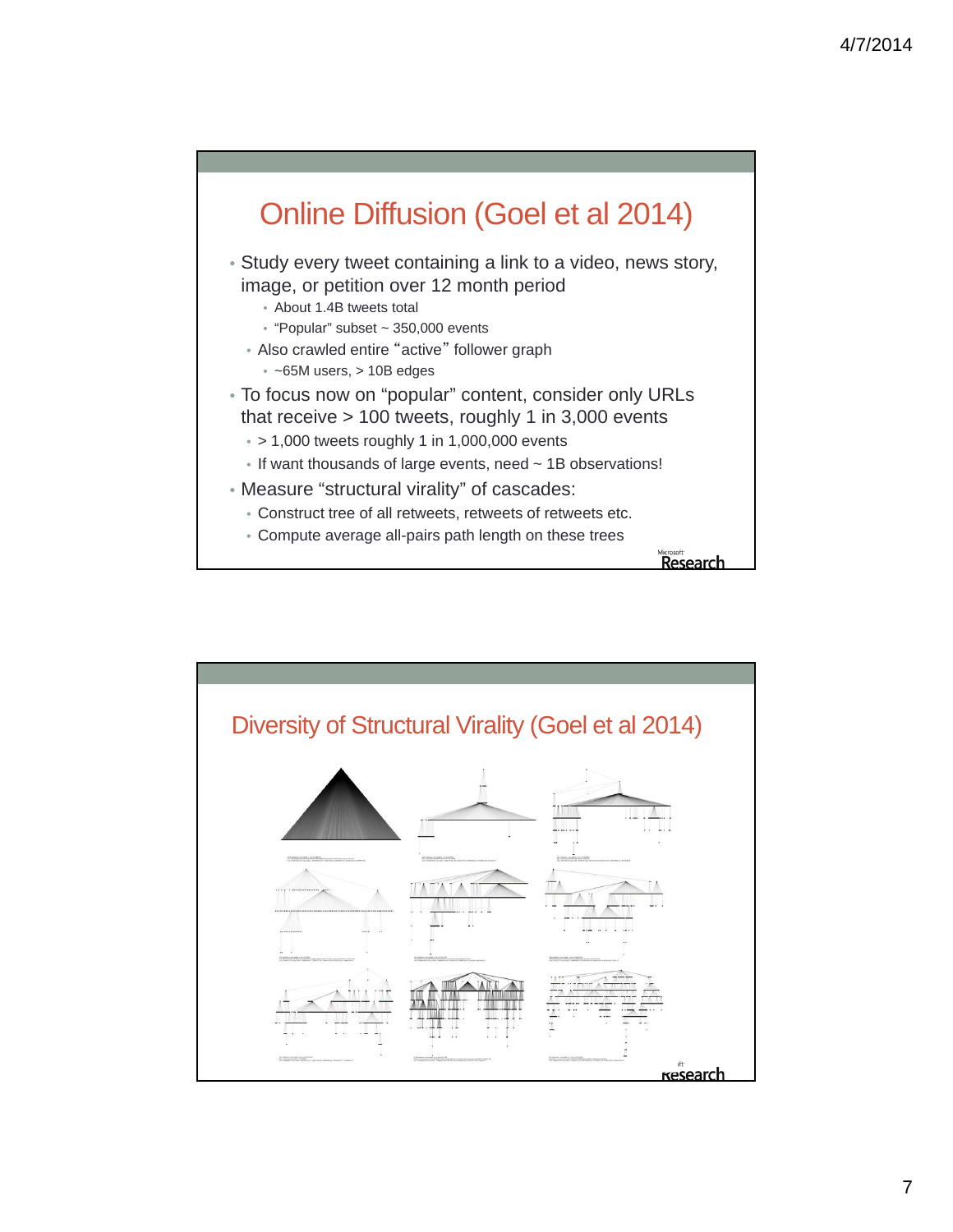